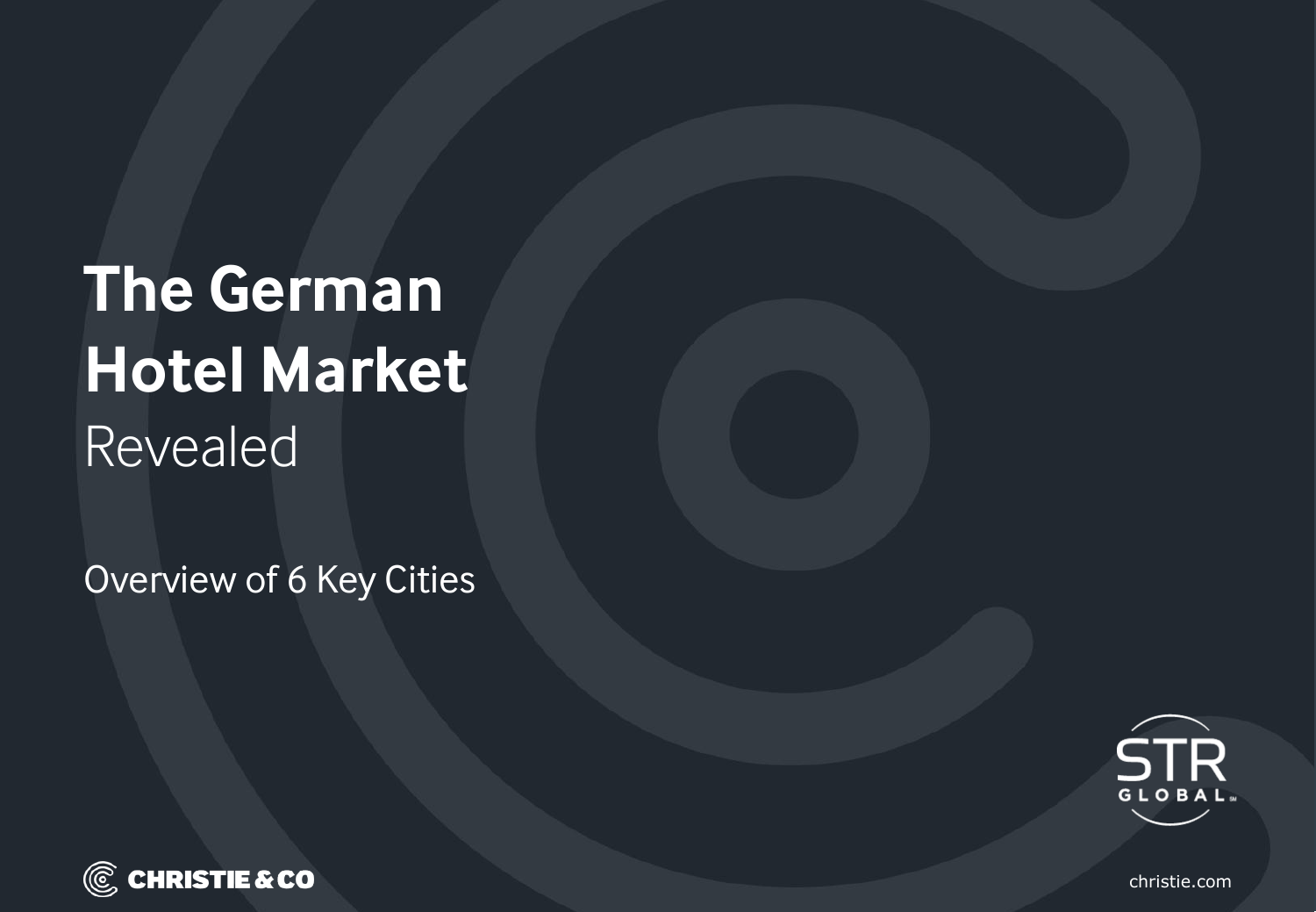## Hotel Market Overview Germany

### **A year in review**

Germany had an incredibly successful year in terms of the nation's hotel industry. RevPAR increased by 6.5%, far in excess of the overall 1.7% GDP growth last year.

This positive trend has not gone unnoticed by hotel investors who no longer consider hotels mere risky operator-run businesses, but rather a serious asset class in the property segment. The image of hotels as an attractive investment vehicle has significantly improved in recent years, not least due to the availability of leasehold assets.

Christie & Co's research suggests investors focus strongly on business hotels due to Germany's status as the key economic powerhouse within Europe and a particularly strong trade fair and conference market. Notably, investors and developers are most interested in hotels in the budget and 4 star segments with a selective smaller percentage of overall activity taking place in the five star and luxury segments. Resort properties are solely of interest in either established leisure destinations or within economically strong micro locations.

Furthermore, transaction and development activity in recent months suggests both investors and developers increasingly target not only "A-cities", but also opportunistically "B-cities". This does not come as a surprise given the overall

positive market sentiment of hotel owners in 2015, leading to demand for hotel property exceeding supply and as a consequence, a significant compression in hotel yields. Hotels in need of refurbishment, rebranding and/or repositioning are highly sought after and as a consequence development activity is at its highest level since the financial crisis in 2008/09. This is especially the case in the nation's capital Berlin, where hotel groups like Motel One alone plan on opening hotels with in excess of 1,200 new hotel bedrooms. Given Germany's status as a key commercial centre within Europe and overall rising demand from hotel guests, we expect this positive trend to continue in 2016.

According to STR Global, market performance has improved for most major cities with the exception of Dusseldorf, Essen and Nuremberg which either saw a significant increase in new supply and/or suffered from an unfavourable year for conferences and trade fairs. The following pages summarise recent hotel market performance for six of Germany's largest hotel markets, all of which are expected to show further strong growth in 2016 both in terms of trading performance and transaction activity.

**Kay Strobl**, Head of Advisory & Valuation Germany **Ingo Gürges**, Head of Transactions Germany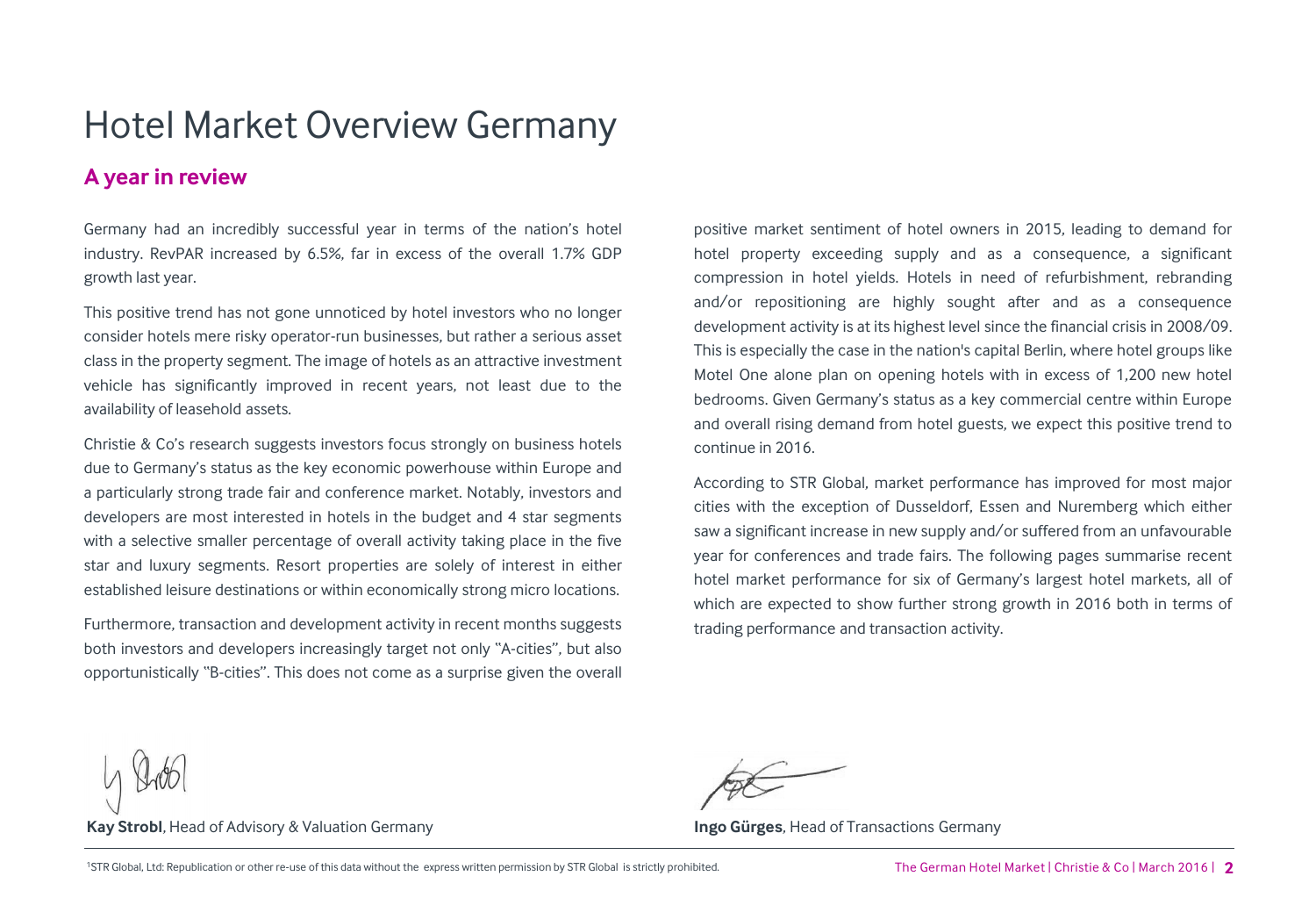# Hotel Market Berlin

**Tourist Attractions** • Brandenburg Gate • Reichstag building • Berlin Wall • Checkpoint Charlie **Hotel Transactions**

2015

2015

• Motel One Berlin Mitte, €34m,

• Motel One Dreilinden, €49m,

• Andel's Berlin, €105m, 2015

### **Germany's capital is growing at an impressive rate**



#### **Evolution of Supply**

Since 2010 the number of hotels and B&Bs grew by 1.6% p.a. and the number of beds by 3.7% p.a. which corresponds to a total growth of 6.6% and 20.6% respectively.

The majority of bedrooms are branded.

A vast majority of hotels operate in the budget segment which explains the lower than average RevPAR.

2015 saw 12 new hotels and a further strong supply growth into 2017 is expected with Motel One opening over 1,200 rooms alone.

#### **Evolution of Demand**

Since 2010 the number of arrivals has increased significantly. Arrivals grew by 39.6% and overnights by 27.9% respectively.

The average length of stay in hotels and B&Bs remained stable at 2.3 nights in this period.

As the capital of Germany, Berlin attracts a healthy mix of corporate, leisure and government-related demand.

Foreign visitors account for around half of all overnight stays, especially tourists from the UK, Italy, the USA, the Netherlands, Denmark and Spain.

#### **Hotel Market Performance**

Over the last five years the Berlin hotel market has shown significant growth despite the strong increase in supply. Occupancy grew on average by 2.1% p.a. and ADR by 1.5% p.a. resulting in a CAGR in RevPAR of 3.6% .

2015 performance figures suggest growth has exceeded the yearly average over the past five years, with RevPAR growing by c. 8.4%.

The addition of a new airport amongst other demand generating initiatives will ensure this trend will carry forward into 2016/17.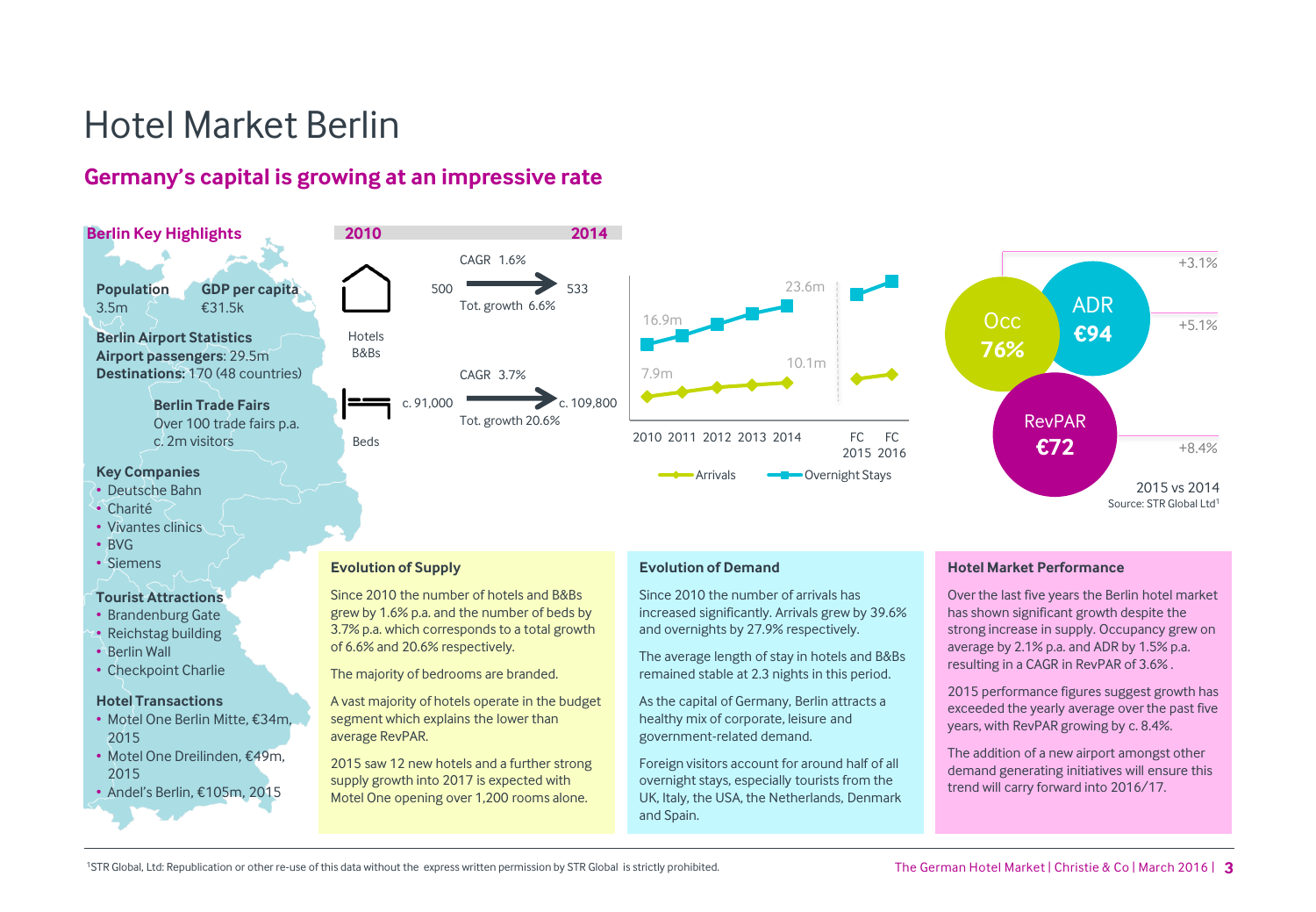# Hotel Market Munich

### **Germany's southern capital is one of the country's most stable hotel markets**

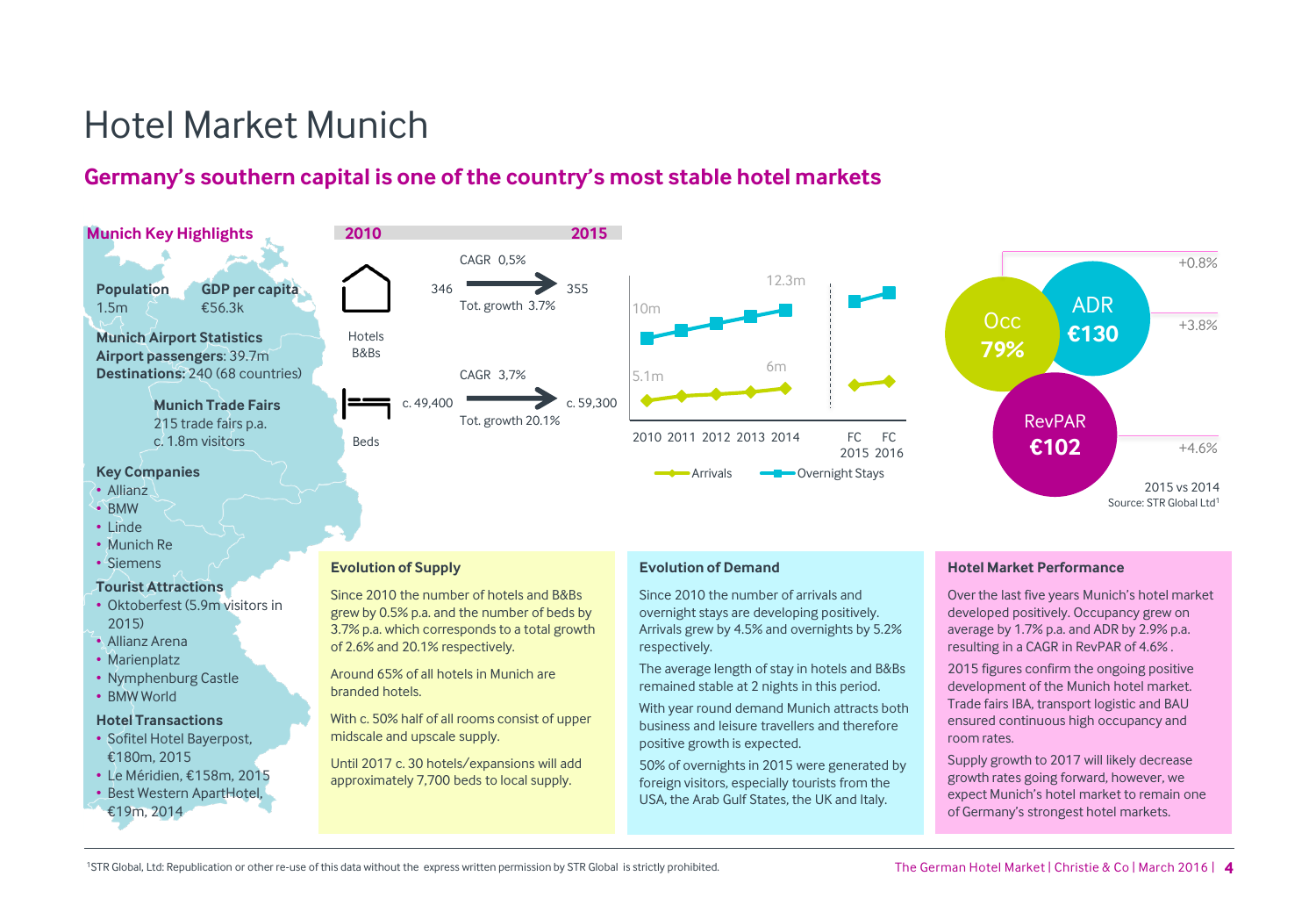# Hotel Market Frankfurt/Main

### **Germany's financial capital**

#### **Frankfurt Key Highlights Population** 709k **GDP per capita** €51.6k **Frankfurt Airport Statistics Airport passengers**: 61m **Destinations:** 264 (113 countries) **Frankfurt Trade Fairs** 243 trade fairs & conventions p.a. c. 3.6m visitors **Key Companies** • Deutsche Bank • Commerz Bank • DZ Bank Hotels B&Bs Beds

- Deka
- ING

#### **Tourist Attractions**

- Goethe House
- Alte Oper
- Main Tower
- Frankfurt Cathedral
- Paulskirche

#### **Hotel Transactions**

- Adina Europaviertel, €39m, 2015
- Le Méridien Parkhotel, conf., 2015
- Savigny Hotel, conf., 2015





#### **Evolution of Supply**

Since 2010 the number of hotels and B&Bs grew by 2.6% p.a. and the number of beds by even 4.4% p.a. which corresponds to a total growth of 10.6% and 18.8% respectively.

The majority of the bedroom supply consists of branded hotels.

83% of hotels operate in the budget and midscale sector.

Until 2017/18, an additional 5,000 bedrooms are expected to enter the market. In 2016 for example, Accor will expand its presence with the Sofitel Alte Oper.

#### **Evolution of Demand**

Since 2010 arrivals grew by 30.6% and overnights by 33.9% respectively.

The average length of stay in hotels and B&Bs remained stable at 1.7 nights in this period.

2015 2016 FC

Over 70% of visitors fall into the corporate and MICE segment, however, Frankfurt is increasingly promoting leisure tourism.

45% of overnights in 2015 were generated by foreign visitors, especially tourists from the USA, UK, China & Hong Kong, Arab Gulf States, Japan, Italy and Spain.

#### **Hotel Market Performance**

Over the last five years Frankfurt's hotel market has shown steady growth. Occupancy grew on average by 1.3% p.a. and ADR by 2.3% p.a. resulting in a CAGR in RevPAR of 3.6% .

2015 figures highlight growth has accelerated in 2015 and we expect this trend to continue due to Frankfurt, the current headquarters of the ECB, being a key financial centre in Europe and a strong MICE destination.

The major expansion of the fair grounds will further support growth going forward.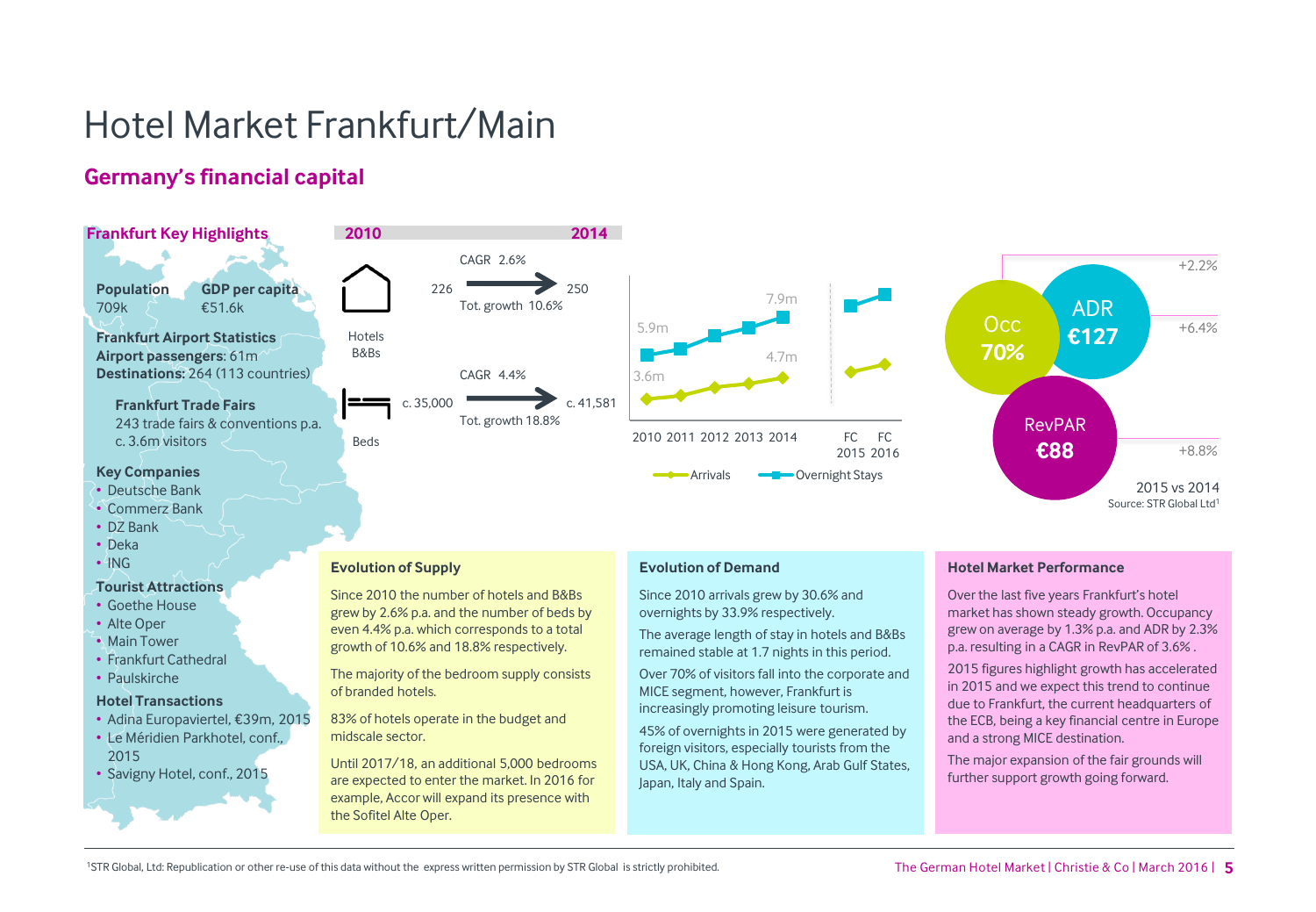# Hotel Market Hamburg

### **Germany's harbour city is booming**



• Deutsche Bahn AG

#### **Tourist Attractions**

- Reeperbahn
- Miniatur Wunderland
- Port of Hamburg
- International Maritime Museum
- Alster Lakes

#### **Hotel Transactions**

- Adina Apartment Hotel, €50m, 2015
- Radisson Blu Hamburg, €150m, 2015



#### **Evolution of Supply**

Since 2010 the number of hotels and B&Bs grew by 0.5% p.a. and the number of beds by 3.4% p.a. which corresponds to a total growth of 3.4% and 14.3% respectively.

The majority of hotel beds in Hamburg are branded.

The budget and midscale segments dominate the local hotel market.

Until 2017 an additional 4,000 bedrooms are expected to enter the market including The Fontaney and Westin Elbphilharmonie.

#### **Evolution of Demand**

Since 2010 arrivals and overnight stays have grown exponentially. Arrivals grew by 26.7% and overnights by 24.4% respectively.

The average length of stay in hotels and B&Bs remained stable at 1.9 nights in this period.

Being a centre of commerce as well as offering numerous leisure attractions, the share of leisure and corporate guests is even.

Two thirds of overnight stays are generated by domestic demand. Denmark, France, Italy and the Netherlands are key foreign source markets.

#### **Hotel Market Performance**

Over the last five years Hamburg's Hotel Market Performance beat average GDP growth. Occupancy grew on average by 2.0% p.a. and ADR by 1.6% p.a. resulting in a CAGR in RevPAR of 3.6% .

2015 figures suggest RevPAR growth has continued throughout the year, albeit at a slower pace due to an increase in supply and the conference schedule.

Growing MICE demand and the city's status as a centre for commerce, logistics and leisure will ensure continued growth.

In 2015, Hamburg voted against the Olympics 2024.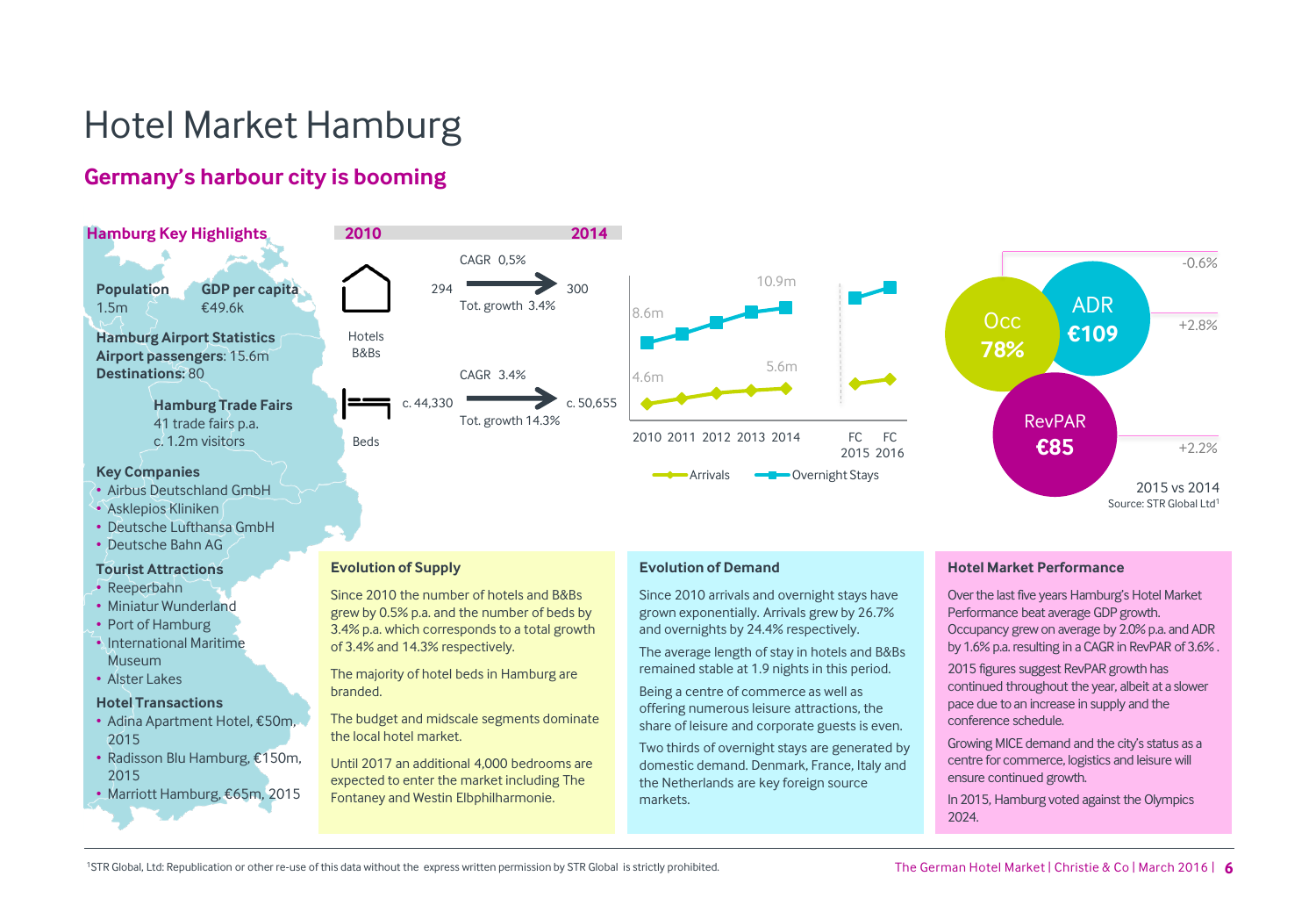# Hotel Market Cologne

### **A historic centre for commerce and culture**



guests.

70% of demand is generated by corporate

Belgium, France and Italy.

One third of visitors consists of foreign visitors (with significant growth potential) from key source markets like the UK, USA, Netherlands,

- Motel One, conf. price, 2015
- Park Inn, €53m, 2014

#### <sup>1</sup>STR Global, Ltd: Republication or other re-use of this data without the express written permission by STR Global is strictly prohibited. The German Hotel Market | Christie & Co | March 2016 | **7**

Over 50% of hotels operate in the budget and

almost 30% in the midscale sector. Until 2017/18, an additional 1,000-1,200 bedrooms are expected to enter the market.

The majority of new hotels will be internationally branded.

Given Cologne's status as a key leisure destination in Germany and Europe, coupled with its strong industrial backing (automotive, engineering and biotech sectors), will ensure

strong growth going forward.

improving by 15.6%.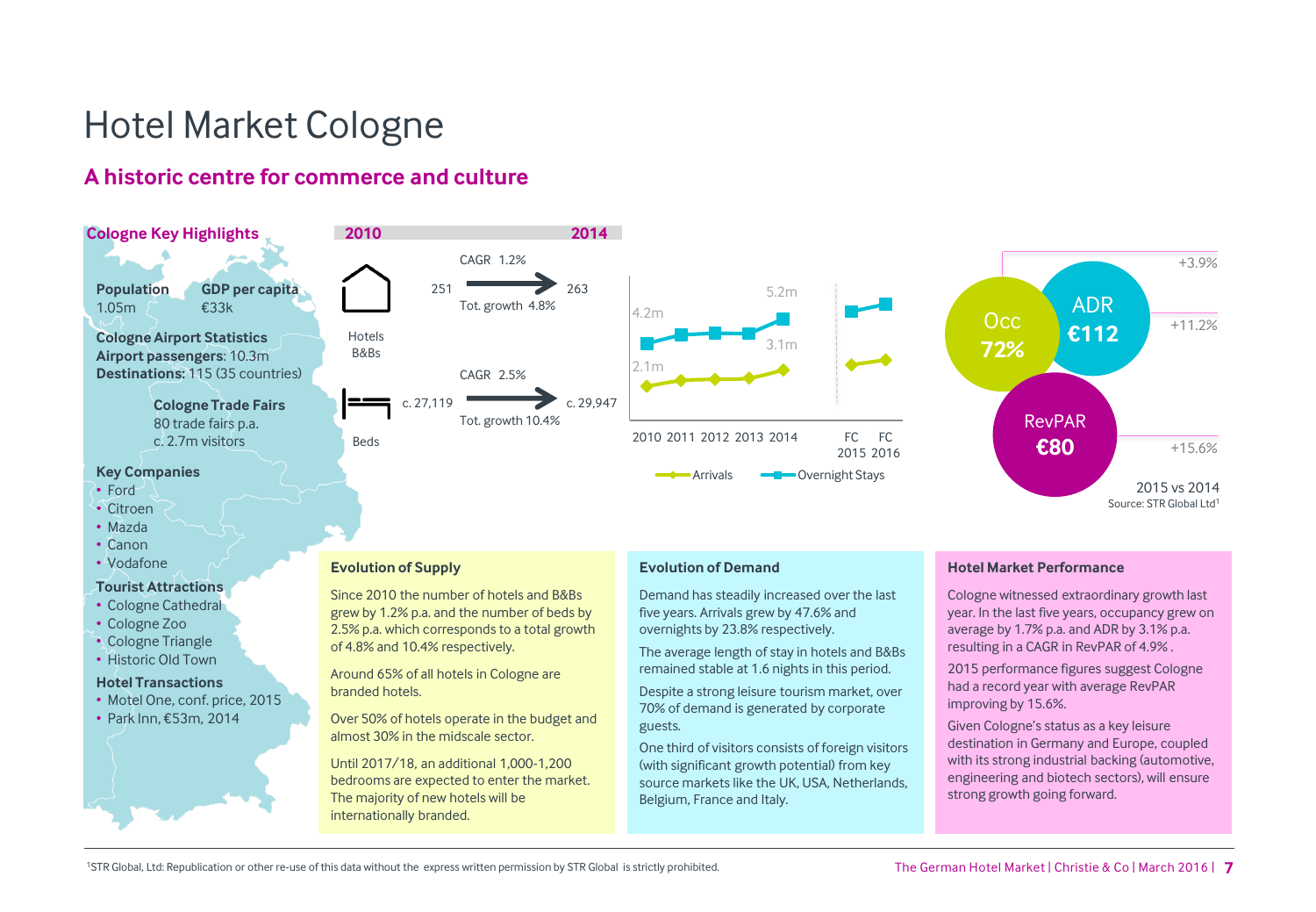# Hotel Market Dusseldorf

**Tourist Attractions** • Rheinturm

• Koenigsallee Shopping • Castle Benrath • Rhein Promenade **Hotel Transactions**

• Holiday Inn Express, €18m, 2014

### **One of Germany's most important economic hubs**



#### **Evolution of Supply**

Since 2010 the number of hotels and B&Bs grew by 1.2% p.a. and the number of beds by 3.1% p.a. which corresponds to a total growth of 4.8% and 12.9% respectively.

The majority of bedrooms in Dusseldorf are branded.

Over 80% of hotels operate in the budget and midscale sector, with the majority being budget hotels.

In excess of 1,000 additional bedrooms are expected to enter the market until 2018, the majority internationally branded.

#### **Evolution of Demand**

Since 2010 the number of arrivals and overnight stays are showing consistent growth. Arrivals grew by 23.8% and overnights by 25.7% respectively.

The average length of stay in hotels and B&Bs remained stable at 1.7 nights in this period.

Due to being the 2nd largest financial centre in Germany, over 70% demand is corporate.

C. 40% of overnight stays were generated by foreign visitors, especially tourists from the Netherlands, UK, Russia, the USA and Italy

#### **Hotel Market Performance**

Over the last five years the Dusseldorf hotel market has grown steadily. Occupancy grew on average by 2.2% p.a. and ADR by 1.3% p.a. resulting in a CAGR in RevPAR of 3.6% .

2015 performance suggests this growth has slowed, with RevPAR decreasing by 1.4% year on year. This is largely the result of market volatility due to the conference and trade fair schedule and a number of bi-annual conferences not having taken place in 2015.

We expect RevPAR to grow in 2016 due to various major trade fairs.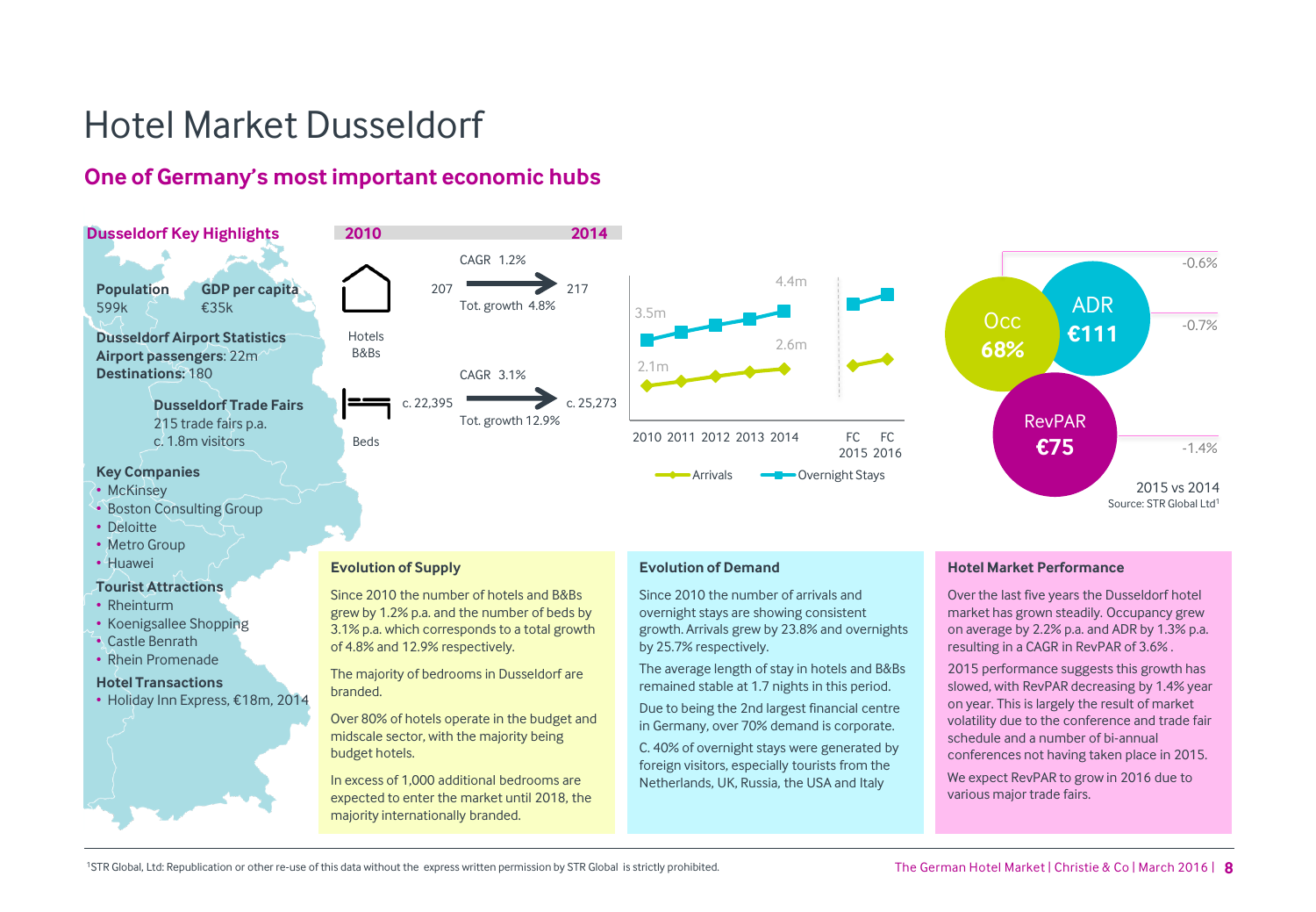# Christie & Co Company Overview



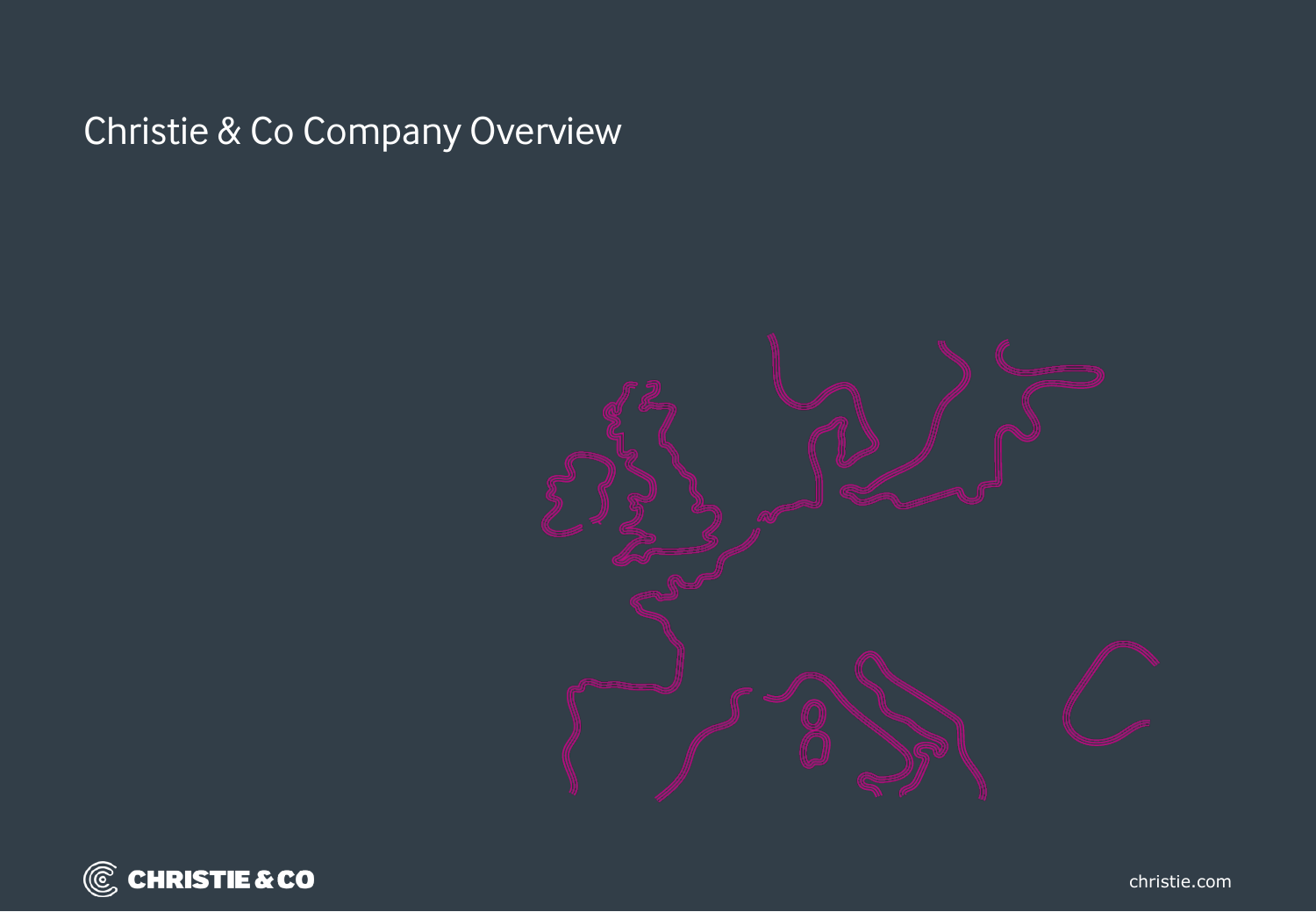# Brief Introduction to Christie & Co

### **We are the leading hotel and leisure advisers in Europe**

#### **80 years** of progressive growth and development

- Established by three partners in London in 1935
- German presence since 1999
- Unrivalled expertise in the local hotel market
- Regulated by RICS
- Wide network of national offices



### **Christie & Co today**

More than **250 professionals Leading** valuers, consultants and advisers Pan-European **multi-language** team **450 hotel valuations** completed yearly More than **400 current hotel sale instructions** Launch of the **Asia Desk** in 2015

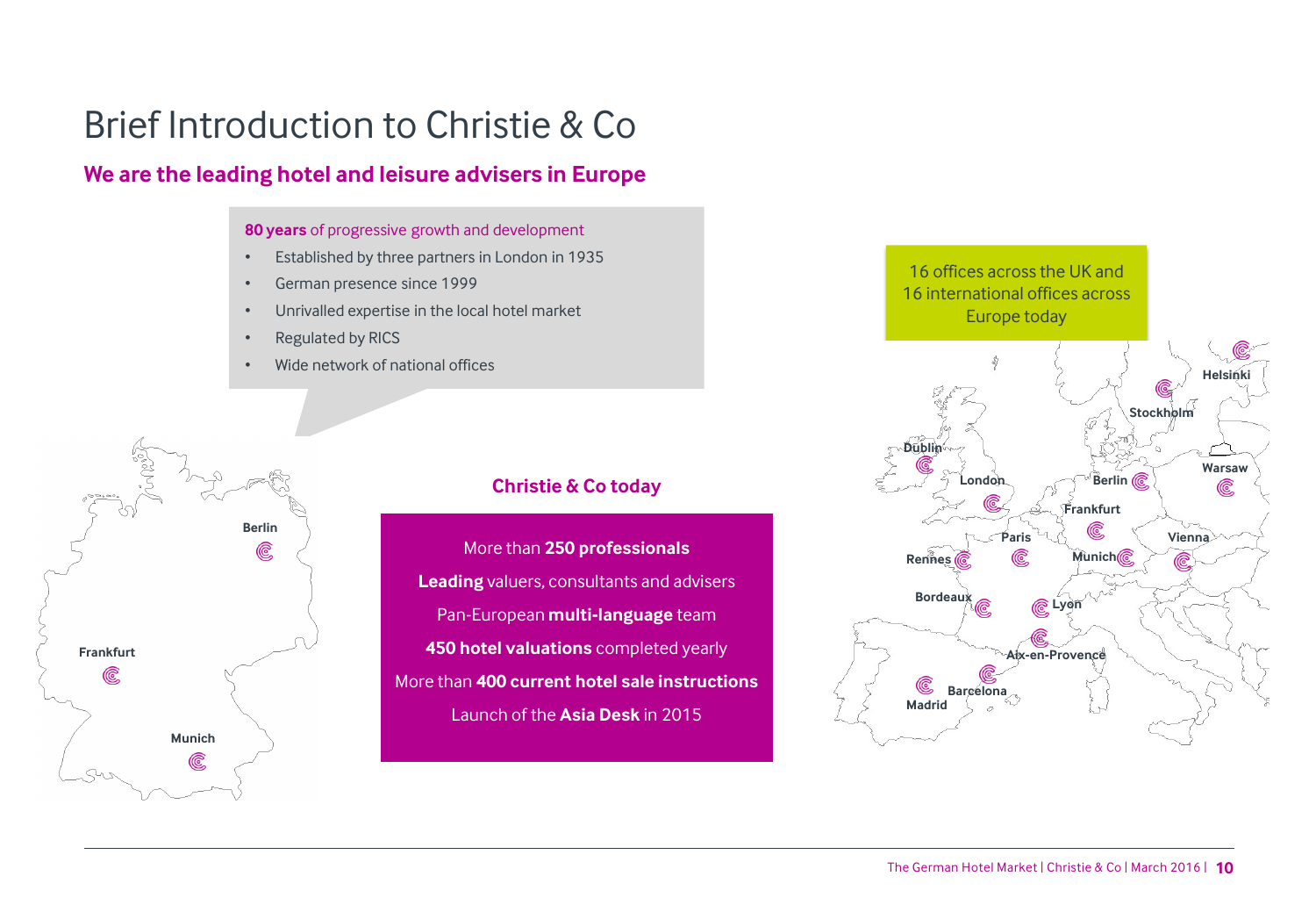# Hotel Team Germany

### **Ourhotelexperts at three locations in Germany: Berlin, Frankfurt/Main & Munich**

#### **Berlin Office**

Kurfürstendamm 182 10707 Berlin T +49 (0) 30 20 00 96-0 E berlin@christie.com



**Lukas Hochedlinger MRICS** Managing Director Germany, Austria & CEE T +49 (0) 30 20 00 96-16 M +49 (0) 173 6510 352 E Lukas.Hochedlinger@christie.com



**Patrick de Nooijer** Associate Director Hotels

T +49 (0) 30 20 00 96-14 M +44 (0) 7791 184273 E Patrick.de-Nooijer@christie..com



**Stephan Brüning** Senior Consultant Investment & Letting T +49 (0) 30 20 00 96-15 M +49 (0) 172 6426 279 E Stephan.Bruening@christie.com

**Frankfurt Office** Hochstraße 17 60313 Frankfurt am Main T +49 (0) 69 90 74 57-0 E frankfurt@christie.com





Head of Transactions Germany T +49 (0) 69 90 74 57-14

M +49 (0) 173 6713 3 05 E Ingo.Guerges@christie.com



**Constanze Maas** Associate Director Advisory & Valuation Services Germany T +49 (0) 69 90 74 57-11 M +49 (0) 162 2442 733 E Constanze.Maas@christie.com



**Sebastian Nowak** Senior Consultant Investment & Letting T +49 (0) 69 90 74 57-15 M +49 (0) 172 6520 261 E Sebastian.Nowak@christie.com



**Munich Office** Pfisterstraße 6 80331 Munich

T +49 (0) 89 2 00 00 07-0 E munich@christie.com

**Kay Constanze Strobl** Head of Advisory & Valuation Germany T +49 (0) 89 2 00 00 07-12 M +49 (0) 173 9658 093 E Kay.Strobl@christie.com

**Alexandra Markhof** Consultant Advisory & Valuation Services Germany

T +49 (0) 89 2 00 00 07-18 M +49 (0) 173 6731 272





**Lorina Callenberg** Consultant Investment & Letting T +49 (0) 89 2 00 00 07-17 M +49 (0) 173 9658 089 E Lorina.Callenberg@christie.com

E Alexandra.Markhof@christie.com